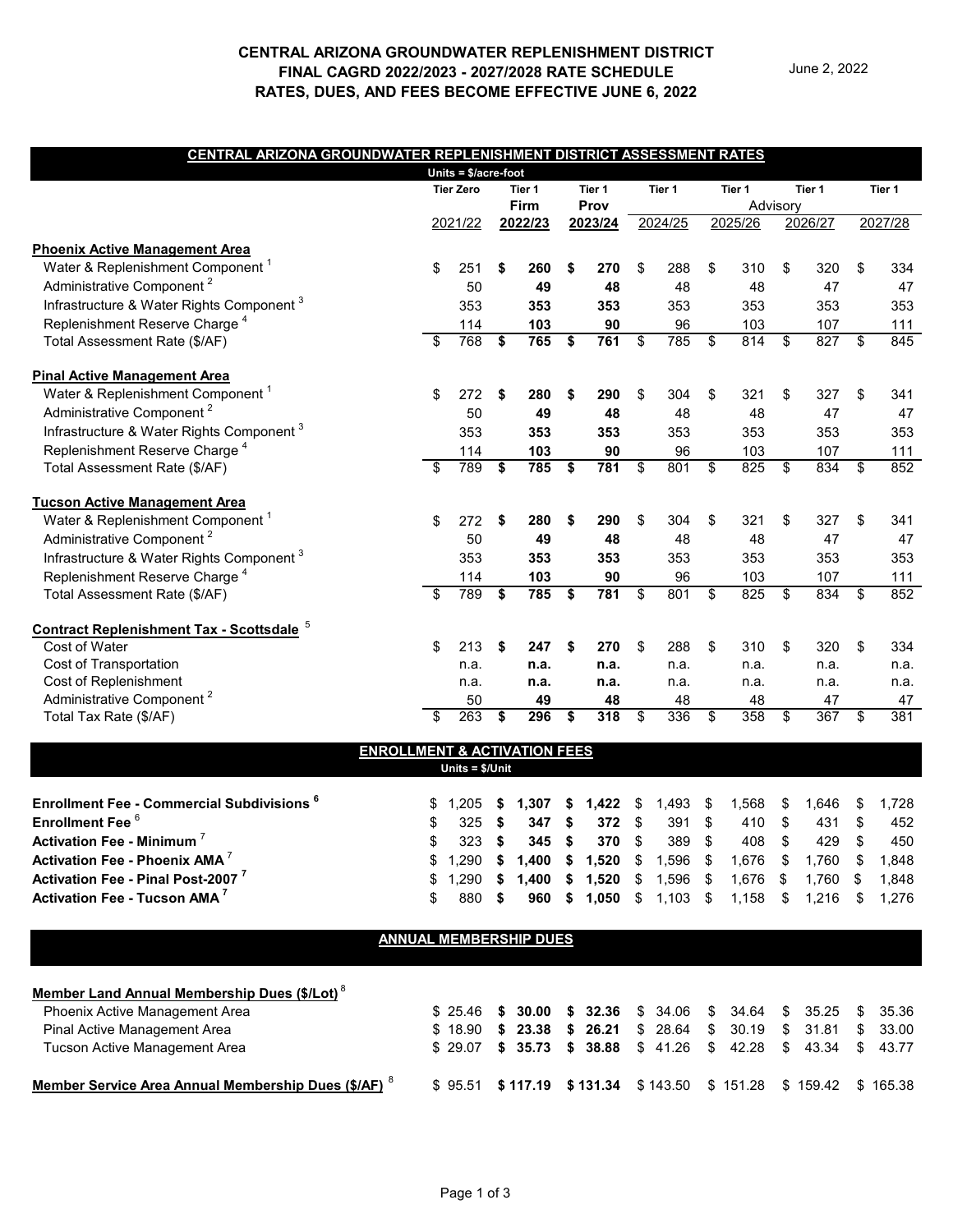#### **NOTES:**

- 1) The Water & Replenishment Component covers the projected annual costs of satisfying replenishment obligations, including the purchase of long-term storage credits (LTSC) from the infrastructure & Water Rights reserve and from CAWCD. The purchase of LTSC are at the market value, which is based on the CAWCD delivery rates and capital charges.
- 2) The Administrative Component covers CAGRD administrative costs except labor-related costs associated with the acquisition of infrastructure and water rights. \$2/AF has been added to this component to fund the Board's CAGRD conservation program.
- 3) The Infrastructure & Water Rights Component covers the cost to develop additional water supplies and the cost to construct additional infrastructure as the need arises.
- 4) The Replenishment Reserve Charge covers costs associated with progress toward the replenishment reserve target as provided in ARS Sections 48-3774.01 and 48-3780.01.
- 5) The components of the Contract Replenishment Tax Scottsdale reflect the provisions in the Water Availability Status Contract to Replenish Groundwater between CAWCD and Scottsdale. Only available if CAGRD has access to excess CAWCD water which is currently not forecasted.
- 6) The Enrollment Fee is collected pursuant to the Board's CAGRD Enrollment Fee and Activation Fee Policy. A \$2 per housing unit fee is included in the Enrollment Fee to help fund CAGRD's conservation program.
- 7) The Activation Fees are in accordance with the Board's CAGRD Enrollment Fee and Activation Fee Policy and updated schedule through 2023/24.
- 8) The Annual Membership Dues for Member Lands and Member Service Areas are pursuant to ARS Sections 48- 3772.A.8. and 48-3779 as well as the Policy on Collection of CAGRD Annual Membership Dues adopted by the Board on April 7, 2011.

#### **ASSUMPTIONS:**

- Annual Membership Dues (AMDs) are set at the maximum allowed by state statutes for all years
- Water Replenishment & Replenishment Reserve rates are dependent on CAWCD rates
- Using CAWCD Rates approved by the Board on June 2, 2022